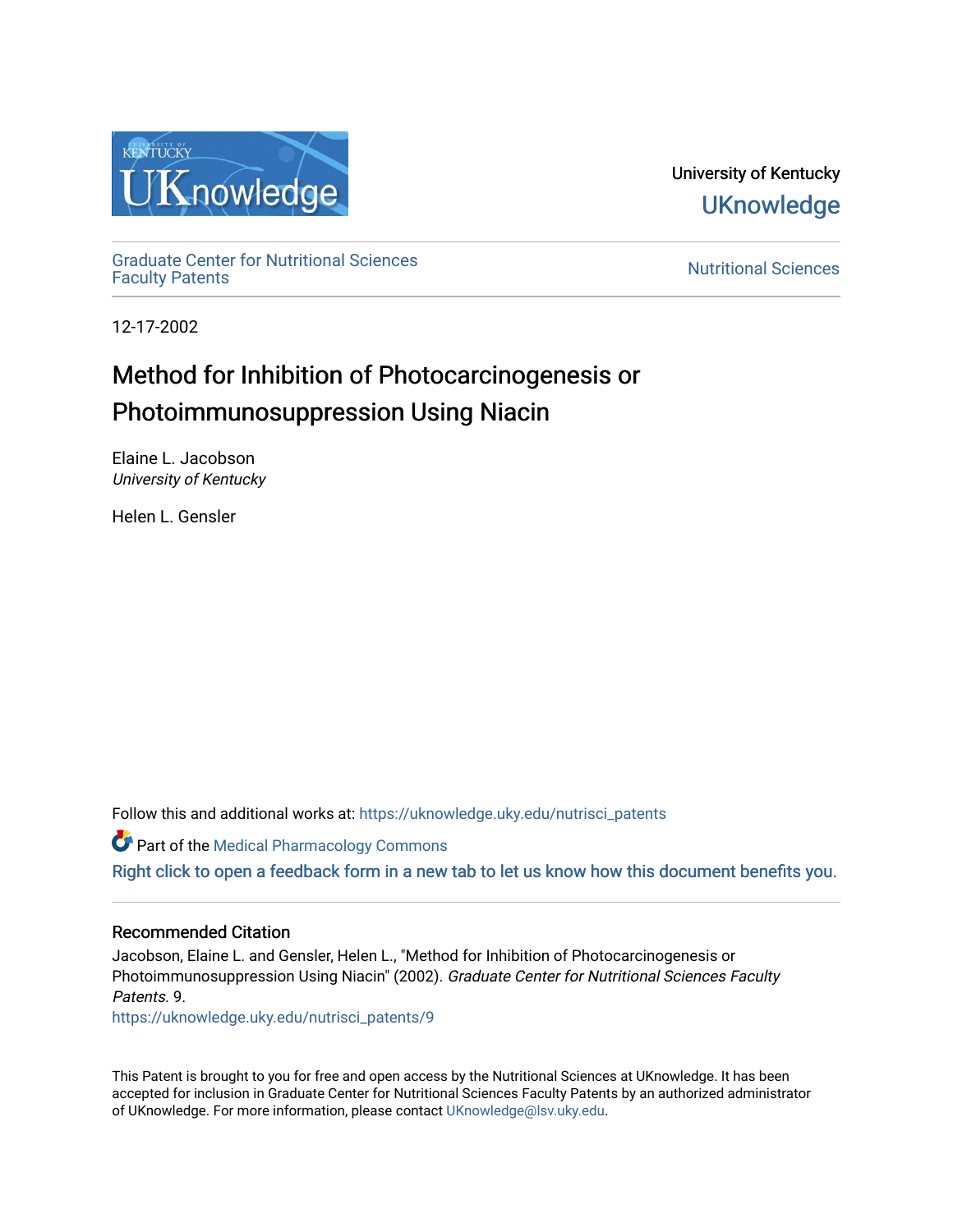

(12) United States Patent (10) Patent No.: US 6,495,537 B1 Jacobson et al. (45) Date of Patent: Dec. 17, 2002

### (54) METHOD FOR INHIBITION OF FOREIGN PATENT DOCUMENTS PHOTOCARCINOGENESIS OR PHOTOIMMUNOSUPPRESSION USING JP 08301760 11/1996 NIACIN OTHER PUBLICATIONS

- 
- 
- 
- 
- 

- (60) Provisional application No.  $60/110,483$ , filed on Dec. 1,  $1050$  (1997).<br>1998. 1998. '
- (51) Int. c1.7 ..................... .. A61K 31/33; A61K 31/455 \* 'med by exammer
- (52) US. Cl. ..................... .. 514/183; 514/844; 514/846; Primary Examiner—larnes O. Wilson
- (58) Field of Search ........................ 424/59, 401; 514/846, (57) ABSTRACT <br>514/844, 183

#### U.S. PATENT DOCUMENTS

| 5,496,827 A |   | 3/1996 Patrick          |
|-------------|---|-------------------------|
| 5,582,817 A |   | $*$ 12/1996 Otsu et al. |
| 5,747,049 A | ÷ | 5/1998 Tominaga         |

(75) Inventors: Elaine L. Jacobson, Tucson, AZ (US); Ludwig et al., Cancer Research, vol. 50, pp. 2470–2475,

Helen L. Gensler, Tucson, AZ (US)<br>Helen L. Gensler et al., Oral Niacin Prevents Photocarcino-(73) Assignee: University of Kentucky Research genesis and Photoimmunosuppression in Mice, Nutrition Equipment Lawington  $VV(TIS)$  and Cancer, 34(1), 36–41 (1999).

Foundation, Lexington, KY (US) and Cancer,  $34(1)$ ,  $30-41$  (1999).<br>Jacobson et al., "Chemoprevention by niacin in a mouse ( 4 ) Notice: Subject to any disclaimer, the term of this modelof uv—induced skin carcinogenesis" Proc. Annu Meet patent is extended or adjusted under 35 Am Assoc Cancer Res; 37:1900 (1996) (meeting abstract). U.S.C. 154(b) by 0 days.<br>Helen L. Gensler, Prevention of Photoimmunosuppression and Photocarcinogenesis by Topical Nicotinamide, Nutrition<br>and Cancer, 29(2), 157–162 (1997).<br>For the cancer, 29(2), 157–162 (1997).

(21) Appl. No.:  $09/452,745$  and Cancel,  $29(2)$ ,  $13/–102$  ( $1997$ ).<br>E.L. Jacobson and M.K. Jacobson, A biomarker for the (22) Filed; Dec, 1, 1999 assessment of niacin nutriture as a potential preventive factor in carcinogenesis, Journal of Internal Medicine, 223: (Under 37 CFR 1.47) 59–62 (1993).

Database Dissertation Abstracts Online, Modulation of car-<br>
Related U.S. Application Data - - - - cinogenic process by niacin status, vol. 59, No. 03–B, p.

(74) Attorney, Agent, or Firm—Fulbright & Jaworski LLP.

The invention is directed to novel methods for the suppres-(56) **References Cited** sion of photocarcinogenesis and photoimmunosuppression in mice. The novel methods comprises the step of admin istering to a subject a pharmaceutical composition compris ing niacin and a pharmaceutical carrier.

#### 10 Claims, 3 Drawing Sheets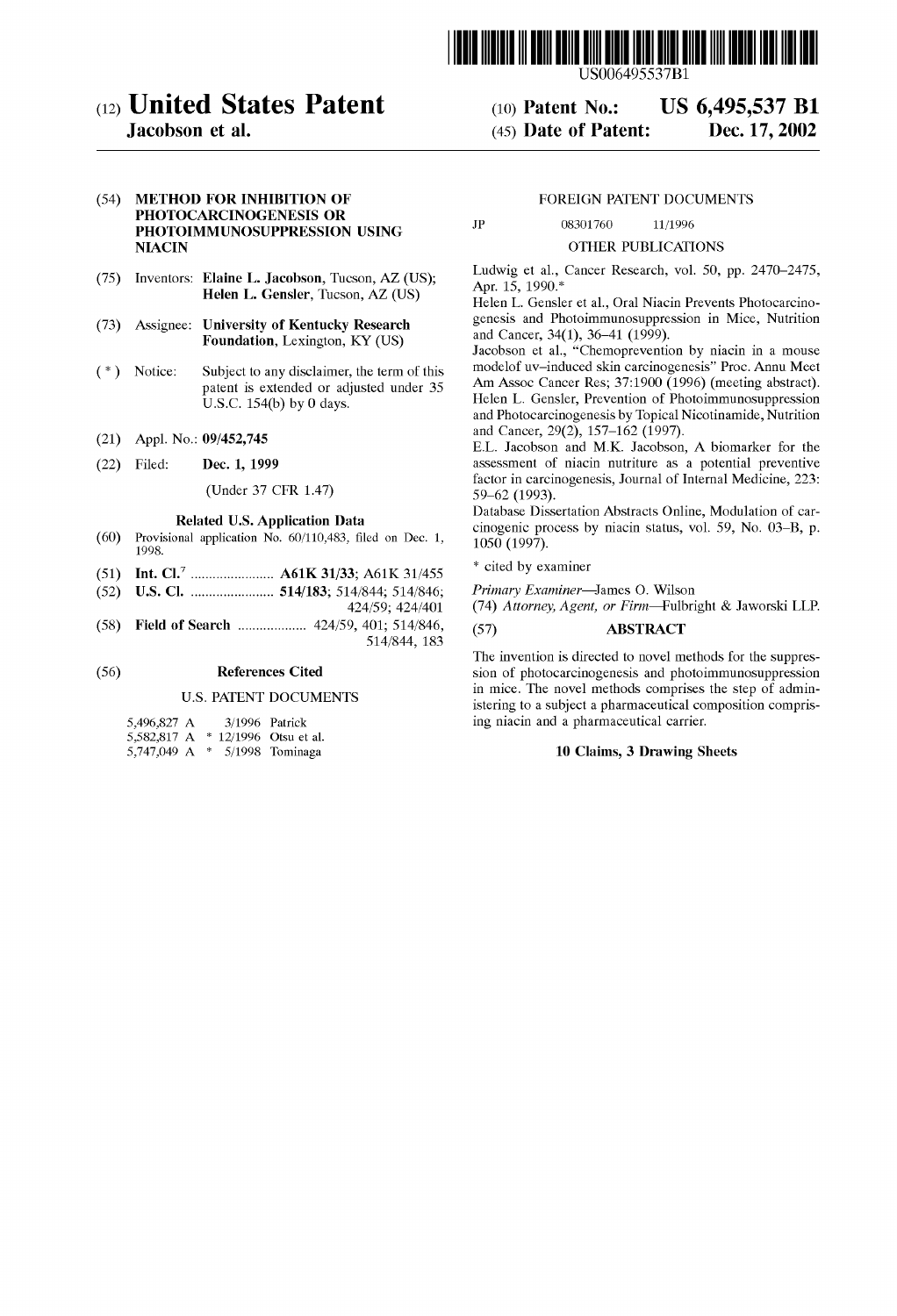

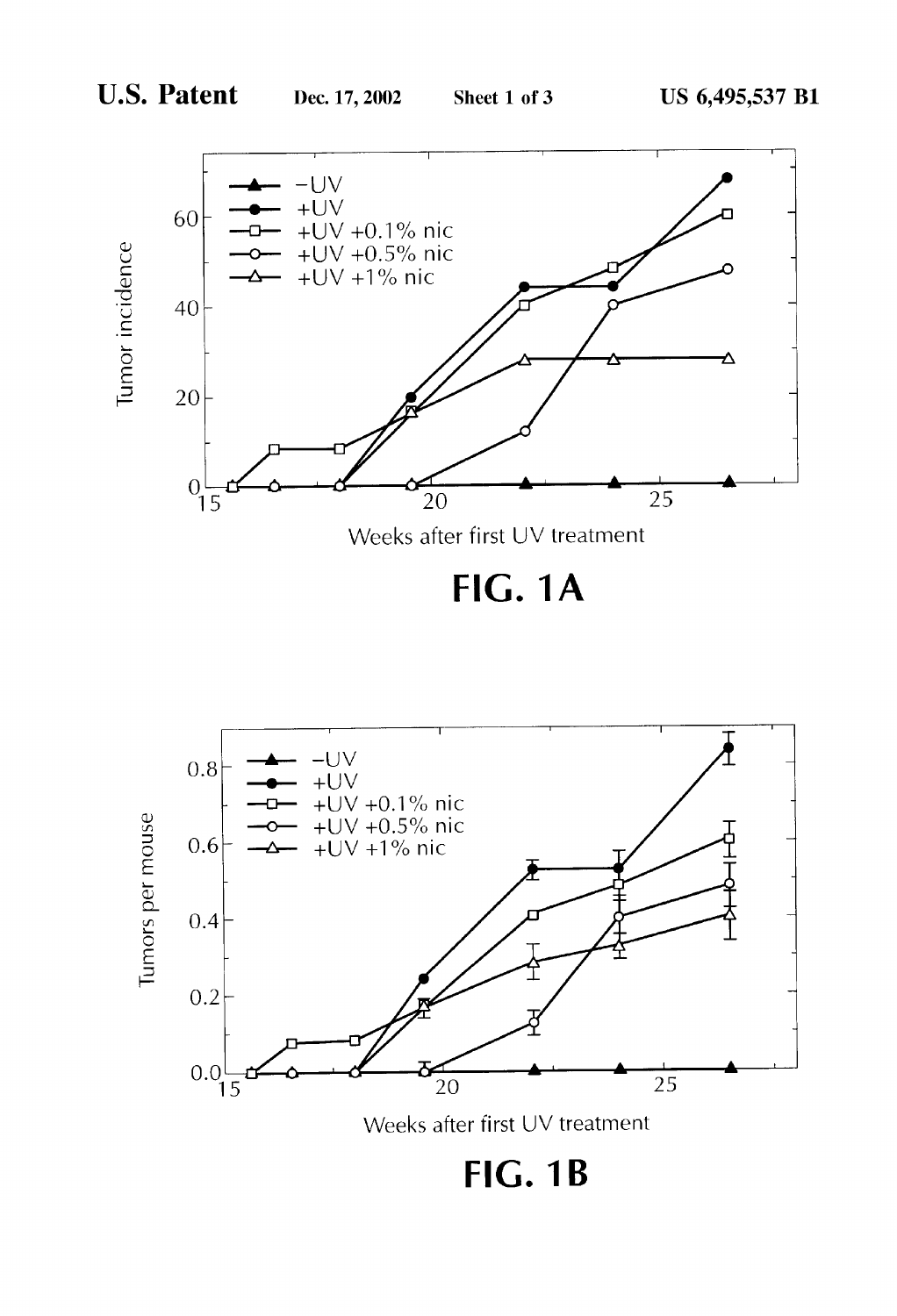

FIG. 2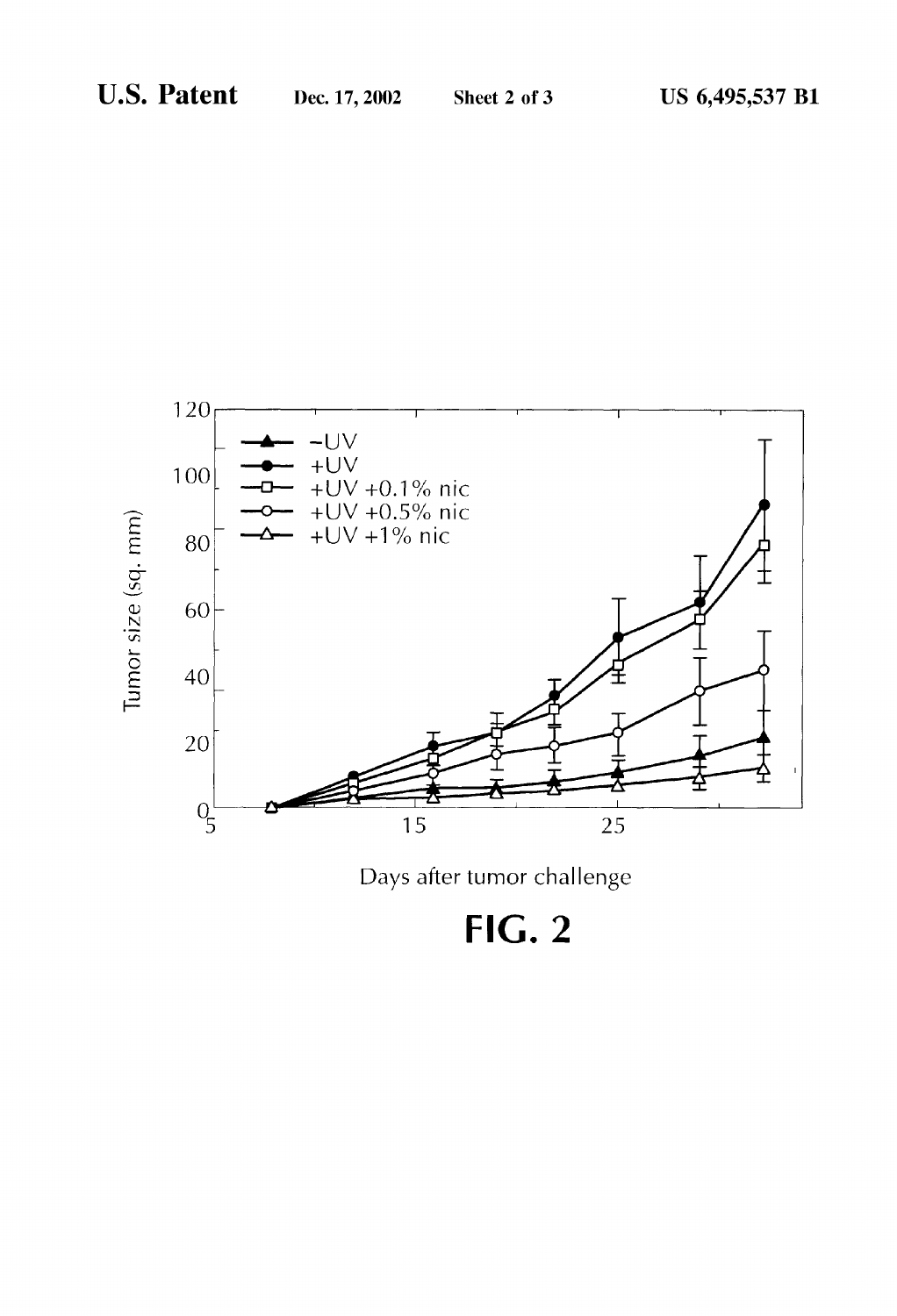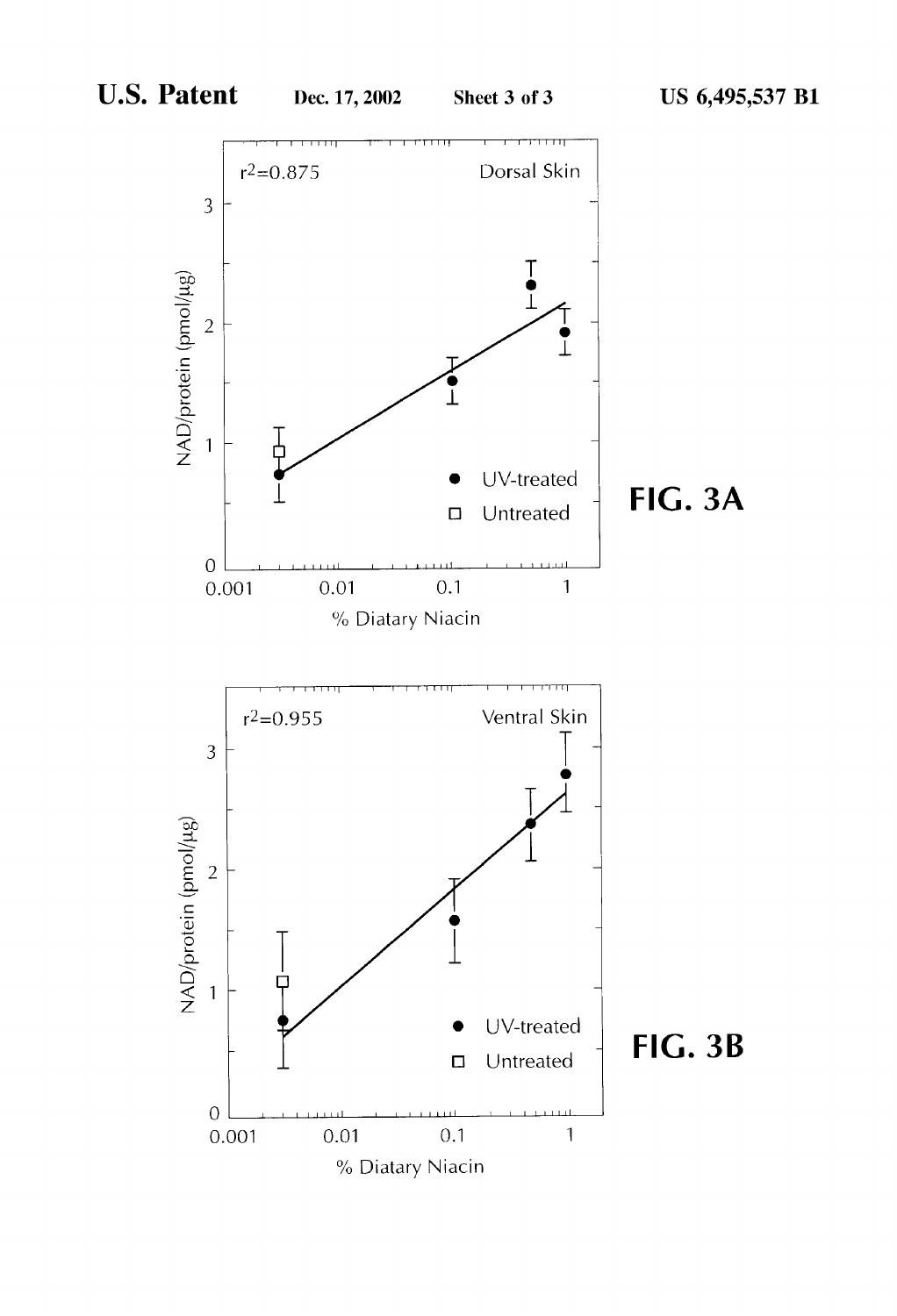### METHOD FOR INHIBITION OF PHOTOCARCINOGENESIS OR PHOTOIMMUNOSUPPRESSION USING NIACIN

#### CROSS REFERENCE TO RELATED APPLICATIONS

This application claims benefit of provisional patent application Ser. No.  $60/110,483$  filed Dec. 1, 1998. The entire disclosure of provisional patent application Ser. No. 10 60/110,483 is hereby incorporated by reference.

#### BACKGROUND

1. Field of the Invention

This invention is directed to methods and compositions <sup>15</sup> for the oral administration of niacin for the prevention of photocarcinogenesis and photoimmunosuppression.

### 2. Description of the Background

Nonmelanoma skin cancers are the most frequent of human cancers, approximating 62.5% of the expected inci dence for all non-skin cancers combined (Parker, S L et al., CA Cancer J Clin 47, 5-27, 1997). Nonmelanoma skin cancers have been increasing in incidence at an annual rate of 3—6% (Gallagher, R P et al., J Am Acad Dermatol 23, 413—421, 1990). The increase in nonmelanoma skin cancer rate is likely due to an increase in lifetime exposure to UV radiation caused by a longer life expectancy and oZone depletion (Moseley, H, and Mackie, R M, Brit J Dermatol 137, 101—103, 1997). Nonmelanoma skin cancers represent considerable morbidity (Johnson M L et al., *J Am Acad Dermatol* 11: 930–936, 1984). Both squamous cell carcinoma and basal cell carcinoma can be invasive and tend to present as multiple primary tumors on visible areas of the body (Kwa, R E, et al., *J Am Acad Dermatol* 26, 1–26, 1992; Miller, S J, JAm Acad Dermatol 24, 1—13, 1991; Miller, S J,JAmAcad Dermatol 24, 161—175, 1991; Schreiber, M M, J Am Acad Dermatol 23, 1114—1118, 1990). The use of sunscreens alone may not be sufficient protection against skin cancer development (Naylor, M F et al.,Arch Dermatol 131, 170—175, 1995). These observations indicate an increasing need for novel skin cancer prevention strategies. 25 30 35

#### SUMMARY OF THE INVENTION

It is an object of the invention to suppress or reverse  $_{45}$ photoimmunosuppression and photocarcinogenesis in a sub ject.

One embodiment of the invention is directed to a method for reducing photocarcinogenesis or photoimmunosuppres sion in a subject. In the method, one or more oral adminis-  $50$ tration of a pharmaceutical composition is given to the subject. The pharmaceutical composition comprises niacin in an amount effective to reduce photocarcinogenesis or photoimmunosuppression. The pharmaceutical composition may optionally comprise a pharmaceutically acceptable car-  $_{55}$ rier. The method may be used to reduce, eliminate, prevent or reverse photocarcinogenesis. Further, the method may be used to reduce, eliminate, prevent or reverse photoimmuno suppression.

The subject to be treated may be any animal. Thus, the subject may be a mammal, such as, for example, a human.

60

The pharmaceutical composition may contain niacin in an amount such that the dosage to be administered orally is between 1 mg niacin per kilogram of subject weight to about 100 mg per kilogram of subject weight. Preferably, the 65 may be any carrier known in the field as suitable for dosage is betWeen 10 mg niacin per kilogram of subject Weight to about 40 mg per kilogram of subject Weight.

The photoimmunusuppression and photocarcinogenesis referred to in this application may be caused by natural or artificial means. Natural means include direct or reflected sunlight. Artificial means include all man made ultraviolet light sources such as UV lamps, residue UV from lighting

fixtures, and ultraviolet light emitted from industrial processes and methods of manufacture.

#### DESCRIPTION OF THE DRAWINGS

FIG. 1 depicts (A) the rate of tumor development in UVB/A irradiated mice treated With a diet of 0, 0.1, 0.5 or 1.0% niacin throughout the study and (B) tumor multiplicity in UV-irradiated mice treated With niacin supplementation. Values are means +/—SEM.

FIG. 2. depicts groWth of UVM12 tumor cells in naive syngeneic mice after injection of splenocytes from UV-irradiated donors treated With niacin supplementation.

20 skin of niacin-supplemented mice. Closed circles represent FIG. 3. depicts NAD content in dorsal (A) and ventral (B) the average skin NAD, relative to protein, of mice that Were treated With UV radiation, and an open square represents the average skin NAD, relative to protein, of unsupplemented and untreated mice. Best-fit, logarithmic curves are shown for both skin locations; error bars represent standard error.

### DESCRIPTION OF THE INVENTION

40 As discussed above, ultraviolet irradiation can cause photocarcinogenesis and photoimmunosuppression in humans. Current methods of preventing photocarcinogen esis and photoimmunosuppression involve the use of sun blocks. Sunblock (i.e., sunscreen) refers to any chemical that when applied to the skin, reduces the amount of UV light that reaches the skin. By preventing UV absorptions, sun blocks can prevent photocarcinogenesis and photoimmuno suppression. Sunblocks Were originally designed to prevent sunburn (also known as erythema), an acute reaction to overexposure to the sun. The strength of sunblocks is measured by the SPF index (Sun Protection Factor). An SPF value of 15, for example, Will provide 15 times the protec tion of bare skin to sunburns. HoWever, sunblocks are disadvantageous because they require frequent application to the skin. Further, every major class of sunblock has been linked to skin allergies.

To overcome the disadvantages of the current methods, experiments Were performed to determine if niacin, admin istered orally, can decrease photoimmunosuppression and photocarcinogenesis.

One embodiment of the invention is directed to a method for reducing photocarcinogenesis or photoimmunosuppres sion in a subject. The subject can be any animal, such as a mammal. Preferably, the mammal is a human. In the method, a pharmaceutical composition comprising niacin in an amount effective to reduce photocarcinogenesis or photo immunosuppression is administered orally to the subject. The method can reduce, eliminate, prevent or reverse pho tocarcinogenesis or photoimmunosuppression.

In a preferred embodiment, the administration comprises oral dosages of about 1 mg to about 100 mg per kilogram of subject weight. Preferably, the oral dosage is between about 10 mg to about 40 mg per kilogram of subject Weight.

The niacin may be administered With a pharmaceutically acceptable carrier. The pharmaceutically acceptable carrier pharmaceutical oral application. Suitable pharmaceutical carriers and formulations are described, for example, in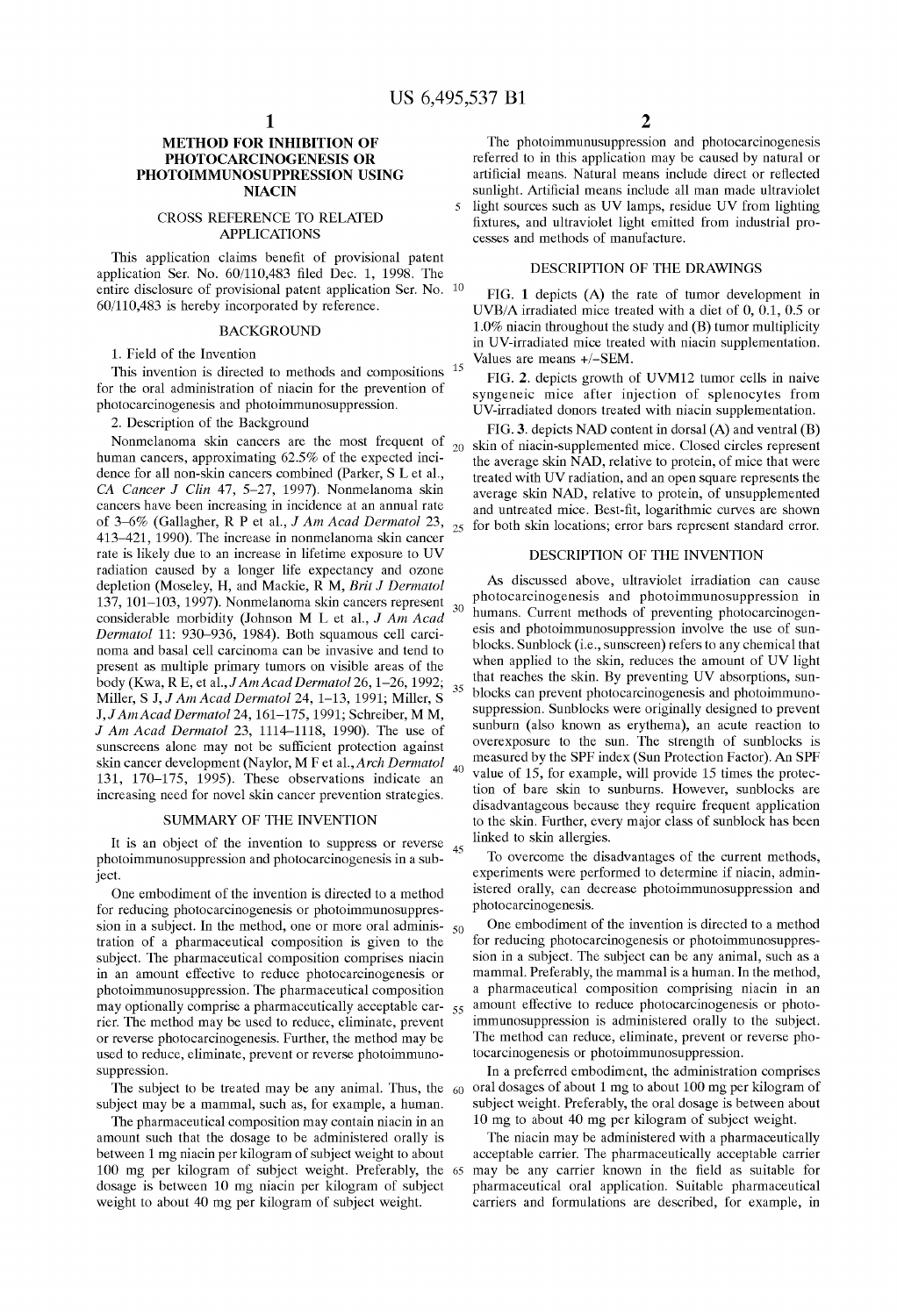$\overline{5}$ 

15

25

Remington's Pharmaceutical Sciences (19th ed.) (Genarro, ed. (1995) Mack Publishing Co., Easton, Pa.).

In addition, niacin and the pharmaceutically acceptable carrier may be enclosed in a hard or soft shell gelatin capsule, compressed into tablets, or incorporated directly into the individual's diet. Specifically, niacin may be incorporated With excipients and used in the form of ingestible tablets, buccal tablets, troches, capsules, elixirs, suspensions, syrups, Wafers, and the like. When niacin is administered orally, it may be mixed with other food forms  $10$ and pharmaceutically acceptable flavor enhancers. When the niacin agent is administered enterally, they may be intro duced in a solid, semi-solid, suspension, or emulsion form and may be compounded with any number of well-known, pharmaceutically acceptable additives. Sustained release oral delivery systems and/or enteric coatings for orally administered dosage forms are known in the art and also contemplated.

It is understood that the photocarcinogenesis or photoim munosuppression referred to in this application may refer to any carcinogenesis or immunosuppression caused by light. The light may be, for example, from natural sources such as sunlight or from manmade sources such as a broad spectrum light source, a narroWband UV source, UVA source, UVB source, or UVC source. 20

Other embodiments and advantages of the invention are set forth, in part, in the description which follows and, in part, Will be obvious from this description and understood by the skilled artisan practicing this invention.

### EXAMPLE 1

Administration of Niacin

Six-week-old specific-pathogen-free female BALB/ cAnNTacfBR  $(H-2<sup>d</sup>)$  mice were purchased from Taconic Laboratory Animals (Germantown, N.Y.) and quarantined  $35$ from two weeks before treatment. Animals were housed in microisolators under barrier conditions With a 12:12-hour light-dark cycle at 20+/—2° C. (SD).

Groups of 25 mice each received the basal diet Which consisted of the American Institute of Nutrition 76A rodent diet containing 10% corn oil and 30 mg niacin per kilogram diet, supplemented With 0, 0.1, 0.5, or 1.0% niacin (Dyets Inc. Bethlehem, Pa.). All diets Were pelleted (Dyets Inc.) without heat or steam and stored under refrigeration for less than 10 Weeks. Animals Were fed ad libitum and given fresh diet three times per Week for three Weeks before UV treatments began, and throughout the study. Niacin intakes Were calculated from the diet consumed. Animals Were supplied with sterilized water ad libitum.

#### EXAMPLE 2

UV Irradiation

The mice were exposed to UV radiation after three weeks of oral niacin administration. The animals Were shaved dorsally with animal clippers each week. The filter tops, 55 food, and Water bottles Were removed from the microisola tors While mice Were exposed to UV radiation emitted by banks of six FS40 Westinghouse fluorescent sun lamps for 30 min per day, five days per week. This UV regimen continued for 22 Weeks in the carcinogenesis experiments, and for 11 Weeks in the passive transfer assay experiments. The cages Were systemically rotated during the study to compensate for any differences in flux at different positions under the lamps. The FS40 lamps emit a continuous spec trum from 270 to 390 nm With peak emission at 313 nm. 65 Statistical Analysis About 75% of the energy output is in the Wavelength range of 280—340 nm With about 23% in the 340—390 nm range.

The total UVB radiation dose was approximately  $1.41\times10^{6}$  $\text{Jm}^{-2}$  in the carcinogenesis experiments, and about 0.705 $\times$  $10^5$  Jm<sup>-2</sup> in the passive transfer experiments, as measured with a UVX Digital Radiometer with a UVX-31 sensor (Ultraviolet Products, San Gabriel, Calif.).

### EXAMPLE 3

Passive Transfer Assay The passive transfer assay determines photoimmunosup pression by measuring the capacity of a mouse to reject antigenic, syngeneic tumors. This assay has been described previously (Gensler, H L, Nutr Cancer 29, 157—162, 1997; Gensler, H L, J Cancer Res Clin Oncol 117, 345-350, 1991; Gensler, H L, Nutr Cancer 22, 121-130, 1994). Briefly, spleens Were excised under aseptic conditions from mice after 11 Weeks of UVB treatment. A total of 15 mice per group Was used for analysis. The groups consist of (1) the 0% niacin diet group,  $(2)$  the 0.1% niacin diet group,  $(3)$  the 0.5% niacin diet group, and (4) the 1.0% niacin diet group. Spleen cells isolated from the spleens Were triturated With RPMI 1640 medium Without fetal bovine serum, Washed, and resuspended in fresh medium. Splenocytes Were injected into the lateral tail veins of  $15$  naive mice per treatment group. Within 24 hours, recipients were challenged with about  $5\times10^5$  UVM12 (syngeneic antigenic UV-induced) tumor cells injected intradermally into the flanks. Tumor growth was measured twice weekly with vernier calipers.

#### EXAMPLE 4

Tissue Extraction and Assay

30 40 45 50 Dorsal and ventral skin samples Were excised from mice at 29.5 Weeks after niacin supplementation began. Samples were immediately frozen in liquid nitrogen and stored at —80° C. For nicotinamnide-adenine-dinucleotide (NAD) and protein analyses, the tissue was ground to a fine powder in liquid nitrogen by mortar and pestle. The powder was then transferred to a 15 ml centrifuge tube containing 1 ml of 1 M NaOH. This mixture was rapidly neutralized with 0.27 ml of 2 M  $H_3PO_4$ , so that total time in alkali was less than 2 min. Next, 0.13 ml of 2 M phenazine ethosulfate was added to convert NADH to the oxidized state (Jacobson, E L, and Jacobson, M K Meth Enzymol 280, 221-230, 1997). Finally, 1.4 ml of  $1M$  HClO<sub>4</sub> was added to precipitate the total protein in the sample. Total time from dissolving to per chloric acid addition was less than five minutes. Samples Were placed on ice for at least 10 min and centrifuged at 4° C. for 10 min at 3000 rpm. Each supernatant Was collected and neutralized with 1 M KOH/0.33 M  $K_2$ HPO<sub>4</sub>. The supernatants were assayed for NAD; the precipitates were dissolved in 1 M NaOH for protein measurement. All reagents for these assays Were purchased from Sigma, St. Louis, Mo.

NAD content Was assessed as described previously (Jacobson, E L, and Jacobson, M K Meth Enzymol 280, 221—230, 1997; Jacobson, E L et al., J Cell Physiol 99, 417—426, 1979). The NAD assay is based on the principle of enzymatic cycling between oxidized and reduced states, in which NAD is rate-limiting for a series of amplification reactions. Control groups, Which received no supplemental niacin, consisted of six mice each, Were compared With nine or ten mice from the groups Which received niacin supple mented diets. The Bradford method (Bradford, M M, Anal Biochem 72, 248—254, 1976) Was employed to determine protein concentration.

### EXAMPLE 5

60

Differences in primary tumor incidence between the experimental groups were analyzed by the Wilcoxon rank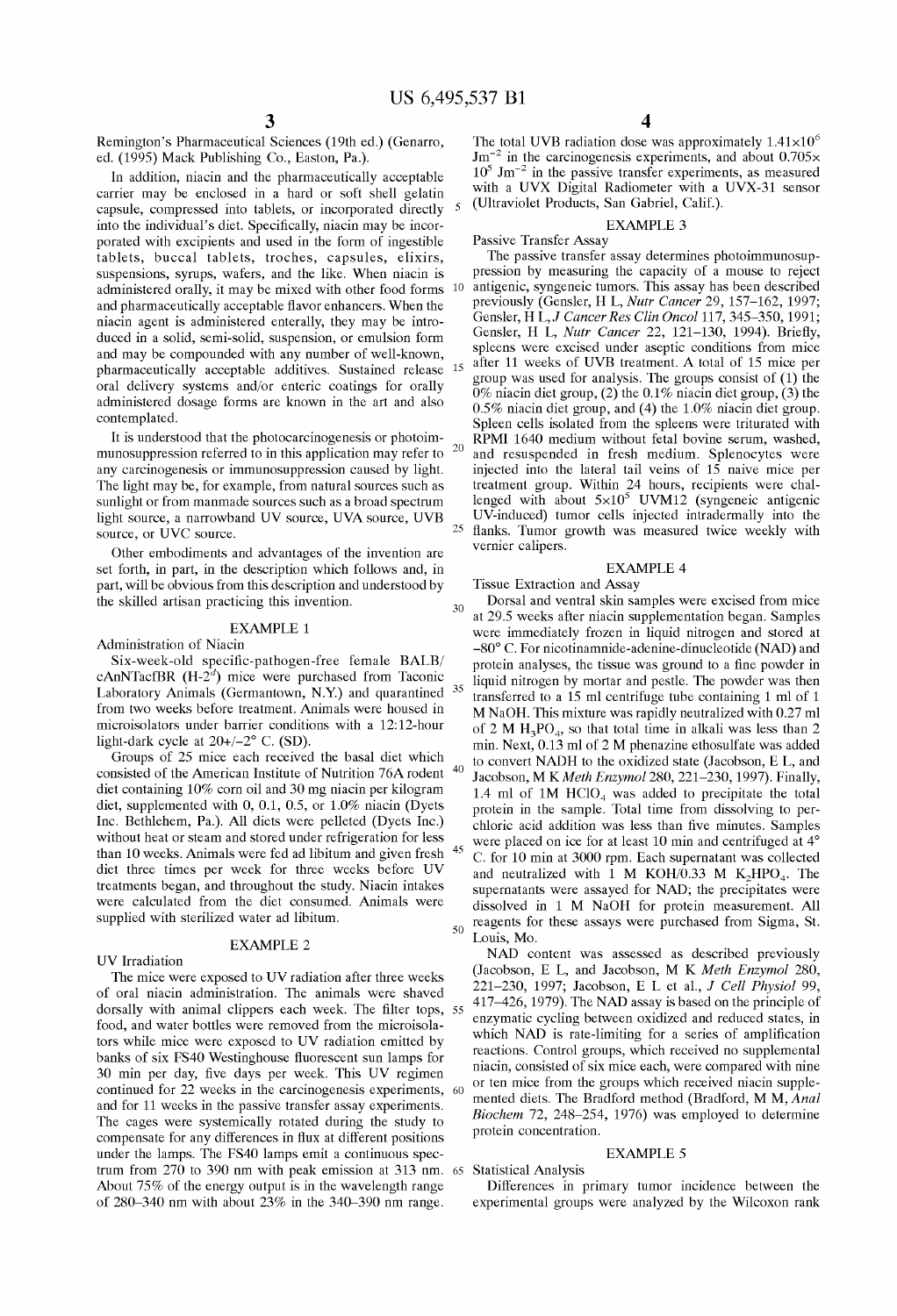25

5 sum test. Analysis of the variance of the data Was performed on the passive transfer results to test for a niacin treatment effect on the tumor challenge growth rate. Dunnett's test of multiple comparisons Was then used to determine Which treatment groups significantly differed in the rate of tumor 5 growth. For the NAD assay, the Q test was first applied to the data to determine Whether questionable values should be rejected. This test was conducted at the 95% confidence level. The data were then analyzed using the MIXED procedure in the statistical analysis program SAS 6.11. The 10 MIXED procedure fits a variety of mixed linear models to data, and a mixed linear model is a generalization of the standard linear model, with the generalization being that the data are permitted to exhibit correlation and nonconstant variability. In this manner, it was possible to first account for 15 differences and variability in duplicate or triplicate samples from the same mouse before the differences between each mouse in each group Was compared. This procedure result ing in more precise group means than if each single value carried equal Weight. Least-squares means for each group 20 were calculated, and a multiple comparison between these means Was made after applying a Tukey-Kramer adjustment for the p-values.

### EXAMPLE 6

Reduction of Skin Tumor Development by Niacin Supple mentation

Groups of 25 mice each Were fed the AIN76A rodent diet containing  $10\%$  corn oil and  $30$  mg niacin per kilogram diet,  $_{30}$ supplemented With 0, 0.1, 0.5, or 1.0% niacin. After three Weeks of this diet, dorsally shaved mice Were exposed to UV radiation for 30 min per day, five days per week for 22 Weeks. This irradiation resulted in a cumulative exposure of mice to approximately  $1.41 \times 10^6$  Jm<sup>-2</sup> of UVB radiation. 35 Irradiated mice fed unsupplemented diets developed a 68% skin tumor incidence by 26.5 weeks after the first UV exposure (FIG. 1A). Diet supplementation With 0.1, 0.5, or 1.0% niacin reduced this incidence to 60, 48, or 28%, respectively. This dose response yielded statistically signi? cant reduction in mice fed the 1.0% and 0.5% niacin supplemented diets (p=0.0257, Wilcoxon rank sum test). The results of the multiplicity of tumors are presented in FIG. 1B. Supplementation of the basal diet With 0.1, 0.5, or 1.0% niacin reduced the number of tumors per mouse from 0.72 to 0.6, 0.48, or 0.4%, respectively at 26.5 Weeks after the first UV treatment. 45

#### EXAMPLE 7

#### Niacin Ingestion and Body Weights of UV-Irradiated Mice

Niacin ingestion Was calculated from diet consumption recorded on 50% of the animals of each group. Unirradiated mice fed the basal diet ingested an average of 0.09+/—0.03 mg niacin per day per mouse throughout the experiment, and UV irradiated mice had a similar food intake. As shoWn in Table 1, UV irradiated mice fed the 0.1, 0.5, or 1.0% niacin supplemented diets had average intakes of  $2.54(+/-0.56)$ , 13.93(+/—3.3), or 28.89(+/—6.0) mg niacin per day per mouse, respectively throughout the study. These results demonstrate that there Was an increased amount of niacin ingestion in mice fed higher concentrations of niacin in their food. The body Weights of the UV-irradiated mice, With or without supplemental macin, were similar (Table 1), sug- 65 treated mice. To assess the ability of ingested niacin to gesting that tumor prevention was not influenced by other nutritional factors.

| Niacin Consumption               |                                       |                                    |                                       |                          |  |  |  |
|----------------------------------|---------------------------------------|------------------------------------|---------------------------------------|--------------------------|--|--|--|
| Treatment                        | Food<br>Consumed<br>(g/mouse/<br>day) | Dietary<br>Niacin<br>$(g/kg$ diet) | Niacin Ingested<br>(mg/mouse/<br>day) | Body Weight<br>(grams)   |  |  |  |
| +UV<br>+UV<br>$+0.1\%$<br>Niacin | 2.86(0.55)<br>2.47(0.54)              | 0.03<br>103                        | 0.09(0.02)<br>2.54(0.56)              | 18.2(0.54)<br>18.2(0.77) |  |  |  |
| +UV<br>+0.5%<br>Niacin           | 2.77(0.66)                            | 5.03                               | 13.93(3.3)                            | 18.07 (1.37)             |  |  |  |
| +UV<br>+1%<br>Niacin             | 2.88(0.60)                            | 10.03                              | 28.89 (6.0)                           | 18.55 (0.91)             |  |  |  |

Values shoWn are means, standard deviations are shoWn in parentheses.

#### EXAMPLE 8

Influence of Niacin Suplementation on Photoimmunosuppression

The reduced ability of UVB-irradiated mice to reject syngeneic antigenic tumor cells is mediated by photoimmu nosuppression. This response is measured by a passive transfer assay in Which splenocytes from a UV irradiated mouse are injected into a naive unirradiated mouse (Gensler, H L and Magdaleno, M, Nutr Cancer 15, 97—106, 1991). The accelerated growth of tumor cells implanted in recipients of splenocytes from UV irradiated donors as compared with unirradiated donors is a measure of the amount of transferred photoimmunosuppression. The capacity of nia cin supplementation to prevent photoimmunosuppression Was measured in this experiment.

40 50 55 60 Briefly, mice were fed supplemented diets  $(0, 0.1\%, 0.5\%$ , or 1.0% niacin) for three weeks before UV radiation treatments began. UVB irradiation consisted of five 30 minute exposures per Week for 11 Weeks. Splenic leukocytes (one organ equivalent) of UV irradiated mice Were injected intravenously into each of 15 naive recipients. Within 24 hours, these mice Were challenged With an intradermal injection of  $5\times10^5$  UVM12 syngeneic antigenic tumor cells. The growth of these tumor cells was measured and presented in FIG. 2. The values displayed are the mean values +/—the standard deviation. As can be seen from FIG. 2, the mean tumor size was 21.9 sq mm in recipients of splenocytes from unirradiated control mice, at 32 days after the tumor chal lenge. Recipients of splenocytes from UVB-irradiated mice treated With 0, 0.1%, 0.5%, or 1.0% niacin supplementation displayed mean tumor sizes of  $91.6(+/-19.7)$ ,  $79.8(+/-11.5)$ , 41.9 ( $+/-11.7$ ), or  $13.2(+/-4.1)$  sq mm, respectively. Analysis of variances indicates that there was a significant treatment effect on the tumor growth rate  $(p=0.0001)$ . Dunnett's test shows that the tumor challenge growth in recipients of splenocytes from UV irradiated mice treated With 0.5% or  $1.0\%$  niacin was significantly lower than that in recipients of splenocytes. This demonstrated that supplemental niacin in the range of 0.5—1.0%, prevented UV-induced photoimmu nosuppression as manifested by the ability of the recipient mice to reject antigenic tumors.

#### EXAMPLE 9

Influence of Niacin Supplementation of Skin NAD Levels

UV exposure Was directed to the dorsal shaved skin of enhance NAD levels in UV irradiated as well as in unirradiated skin, both unirradiated ventral skin and dorsal UV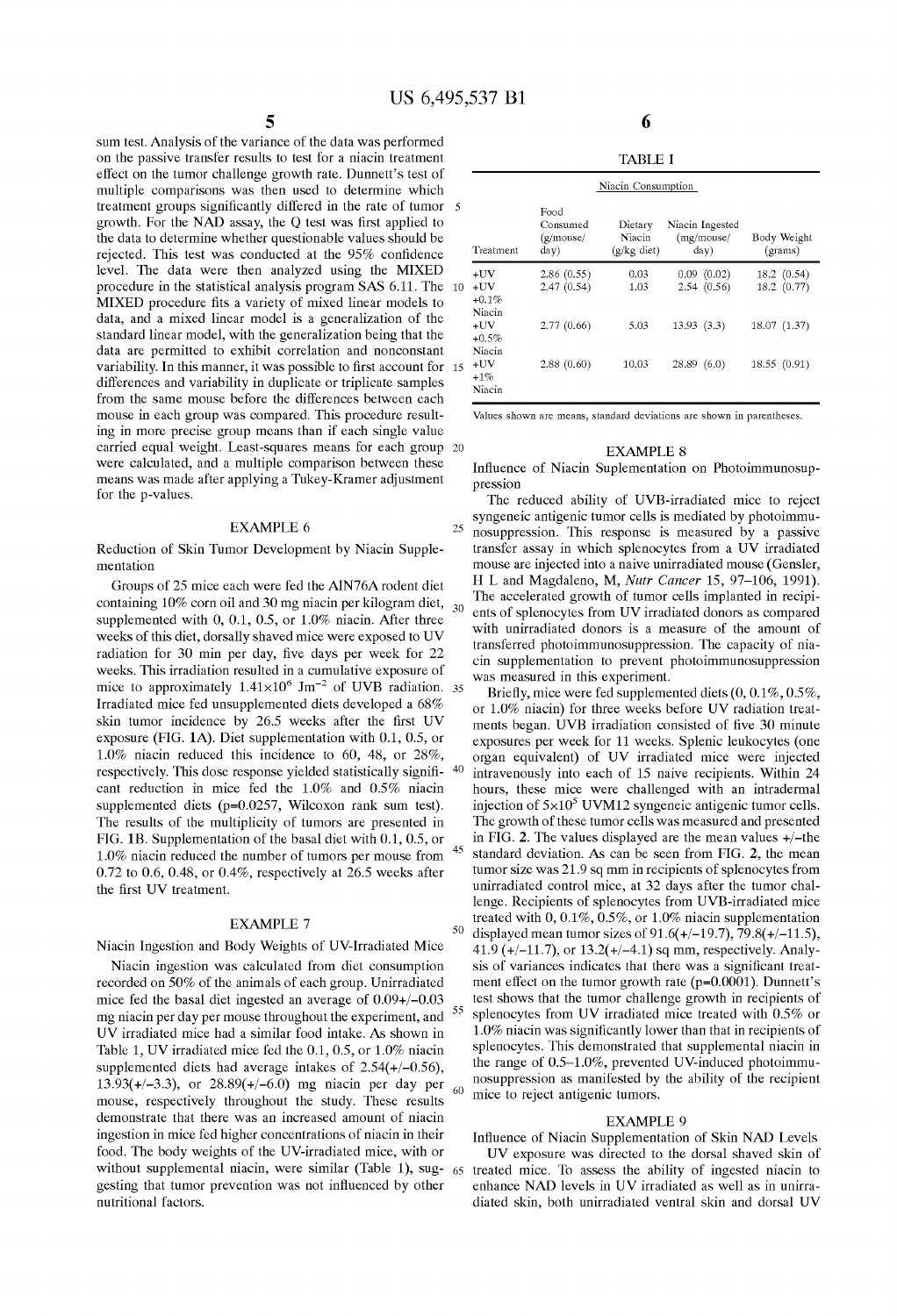$\overline{5}$ 

irradiated skin Were collected. For each mouse, either one, two, or three skin samples were collected at different sites form both the dorsal and ventral surfaces at 4.5 Weeks post UV treatment. The samples Were extracted to measure total NAD, and these values Were expressed relative to protein content to normalize the data.

The results, shown in FIG. 3, show that niacin supplementation elevates cellular NAD. When the cellular NAD levels Were plotted against the diet niacin level, it Was found NAD in skin fits a logarithmic function. This logarithmic fit suggested that NAD content approaches saturation at 0.5—1.0% niacin supplementation. UV-irradiated mice receiving 0.5 and 1.0% niacin supplementation had significantly higher skin NAD content than UV-irradiated mice receiving no additional niacin (p<0.0001 for dorsal skin, p=0.0114 for ventral skin, in 0.5% niacin supplemented mice; and p=0.0025 for dorsal skin, p=0.0017 for ventral skin, in 1.0% supplemented mice). The increase in NAD/ protein ratios appears greater for the ventral skin than the 20 dorsal skin in the 1.0% niacin group, although neither value is significantly different from values in the  $0.5\%$  niacin group. This suggests that a niacin concentration in the diet of 0.5 to 1% approach cutaneous NAD saturation. 15

Oral niacin administration may prevent photoimmuno- 25 suppression and photocarcinogenesis by a number of mecha nisms. For example, oral niacin may modulate 1) ADP ribose transfer reactions that are known to affect base excision repair, 2) p53 expression, Which is important in nucleotide excision repair, and 3) apoptosis (Ménissier de 30 Murcia, J et al., *Proc Natl Acad Sci*, USA 94, 7303-7307, 1997; Ford, J M and Hanawalt, P C et al., *J Biol Chem 272*, 28073—28080, 1997; Ziegler, Aet al., Nature 372, 773—776, 1994.). Poly(ADP-ribose) polymerase is required in base damage, such as that induced by the UVA (320—400 nm) portion of UV radiation (Ménissier de Murcia, J et al., Proc Natl Acad Sci, USA 94, 7303-7307; Demple, B and Harrison, L, Annu Rev Biochem 63, 915—948, 1994; Kvam, E and Tyrrell, R M, Carcinogenesis 18, 2379—2348, 1997). Expression of p53 is necessary for efficient nucleotide excision repair of cyclobutane pyrimidine dimers and 6-4 photoproducts from DNA damaged by the UVC (200—280 nm) and UVB (280—320 nm) Wavelengths of UV radiation (Ford, J M and Hanawalt, P C et al., J Biol Chem 272, 45 28073—28080, 1997; Rosentstein, B S, and Mitchell, D L, Photochem Photobiol 45, 775—780, 1987). NAD, the major metabolite of niacin, is a substrate for PARP, a nuclear enZyme Which binds to, and is activated by DNA strand scissions (James, M R and Lehman, A R, Biochem 21, 50 4007—4013, 1982). PARP interacts With numerous proteins involved in DNA repair, including XRCCI, DNA ligase III, and p53 (Masson, M et al., Mol Cell Biol 18, 3563—3571, 1998; VaZiri, H et al., EMBO 16, 6018—6033, 1997). PARP activity can be limited by NAD concentration (Zhang, J Z et 55 al., J Nutr 123: 1349—1355, 1993). The experiments dem onstrate that niacin ingestion can determine NAD concen tration in the skin, as had been previously reported in a number of human tissues (Canner, P H et al., J Am Coll Cardio 8, 1245—1255, 1986; Demple, B and Harrison, L, Annu Rev Biochem 63, 915–948, 1994). Exposure of normal human fibroblasts to UV radiation results in activation of PARP and concomitant utilization of NAD (Gensler, H  $L, J$ Cancer Res Clin Oncol 117, 345—350, 1991; Jacobson, E L et al., J Biol Chem 258, 103—107, 1983). Chinese hamster 65 lung fibroblast cells with reduced NAD content display doWn-regulation of p53 levels and inability to mount a p53 60

that the relationship of niacin concentration in the diet to 10 10124—10128, 1991). The occurrence of these mutations in excision repair, the pathway for repair of oxidative DNA 35  $P21^{waf1/CIP1}$  transcription by p53 protein. Deficiency of p53 40 response to etoposide, a topoisomerase II inhibitor that customarily results in increased p53 expression (Whitacre, C M et al., Cancer res 55: 3697—3701, 1995). This p53 doWn-regulation has also been demonstrated for human lung fibroblasts, skin fibroblasts, and mammary epithelial cells. P53 plays a critical role in skin squamous cell carcinogenesis, as evidenced by the presence of p53 muta tions in over 90% of human squamous cell carcinomas of the skin (Brash, D E, et al., Proc Natl Acad Sci, USA 88, the early actinic keratotic stage of skin cancer suggests that p53 mutations are frequently an initiating step in cutaneous squamous cell carcinoma (Ziegler, A et al., Nature 372, 773—776, 1994). The p53 protein is a transcription factor Which has an increased protein half-life in murine kerati nocytes exposed to UVB radiation (Liu, M et al., Carcinogenesis 15, 1089—1092, 1994). One of the doWnstream genes activated by p53 in UVB/A irradiated keratinocytes is the WAF1/CIP 1 gene (Liu, M and Pelling, J C Oncogene 10, 1955–1960, 1995). Its gene product,  $p21^{WAF1/CIP1}$ , is a cyclin dependent kinase inhibitor that causes a G1 cell-cycle arrest by inhibiting the activity of the cyclin/cdK family (Xiong, Y et al., Nature 366, 701—704, 1993). It has been proposed that cell cycle arrest alloWs time for DNA repair before DNA replication. The p53 protein binds to DNA single strand scissions. PARP binds to the p53 protein as well as to DNA strand scissions in vivo, and the complex retains its DNA binding capacity (Vaziri, H et al.,  $EMBO$  16, 6018—6033, 1997; James, M R and Lehman, A R, Biochem 21, 4007—4013, 1982). Inhibition of PARP by 1,5 dihydroxyisoquinoline prevents p53 dependent induction of  $P21^{waf1/CIP1}$  in human myelogenous leukemia cells exposed to y-radiation (Vaziri, H et al.,  $EMBO$  16, 6018–6033, 1997), suggesting that PARP activity is required for activation of is knoWn to result in reduced nucleotide excision repair of UV-induced cyclobutane pyrimidine dimers and 6-4 photo products in total genomic DNA of human fibroblasts and in increased UV mutagenesis in murine fibroblasts (Ford, J M and HanaWalt, P C et al., J Biol Chem 272, 28073—28080, 1997; Yuan, J et al., Carcinogenesis 16, 2295—2300, 1995). Cyclobutane pyrimidine dimers and 6-4 pyrimidine photo products are produced in the DNA of cells exposed to UVB radiation (Rosentstein, B S, and Mitchell, D L, Photochem Photobiol 45, 775—780, 1987). Additionally, inactivation of p53 in mouse skin reduces the appearance of apoptotic keratinocytes generated by UVB irradiation (Ziegler, A et al., Nature 372, 773—776, 1994). The apoptotic killing of cells containing extensive UV-induced DNA damage is thought to remove precancerous cells from the skin. These activities of p53 suggest that doWn-regulation of the p53 response to UV irradiation by NAD deficiency could lead to reduced induction of  $p21^{waf1/CIP1}$ , decreased cell cycle arrest, decreased nucleotide excision repair, increased mutagenesis, and decreased apoptosis of severely UV-damaged cells, all resulting in enhanced photocarcino genesis.

> As a substrate for PARP, decreased NAD may influence repair of oxidative DNA damage induced by sunlight. The longer UV Wavelengths, above 334 nm and near visible radiations, cause extensive oxidative DNA damage (Kvam, E and Tyrrell, R M, Carcinogenesis 18, 2379—2348, 1997). Many DNAbase damages generated by oxidative processes, ionizing radiation, or by simple alkylating agents are corrected by base excision repair (Klungland, A and Lindahl, T, EMBO 16, 3341—3348, 1997; Seeberg, E et al., Trends Biochem Sci 20, 391—397, 1995; Demple, B and Harrison, L,